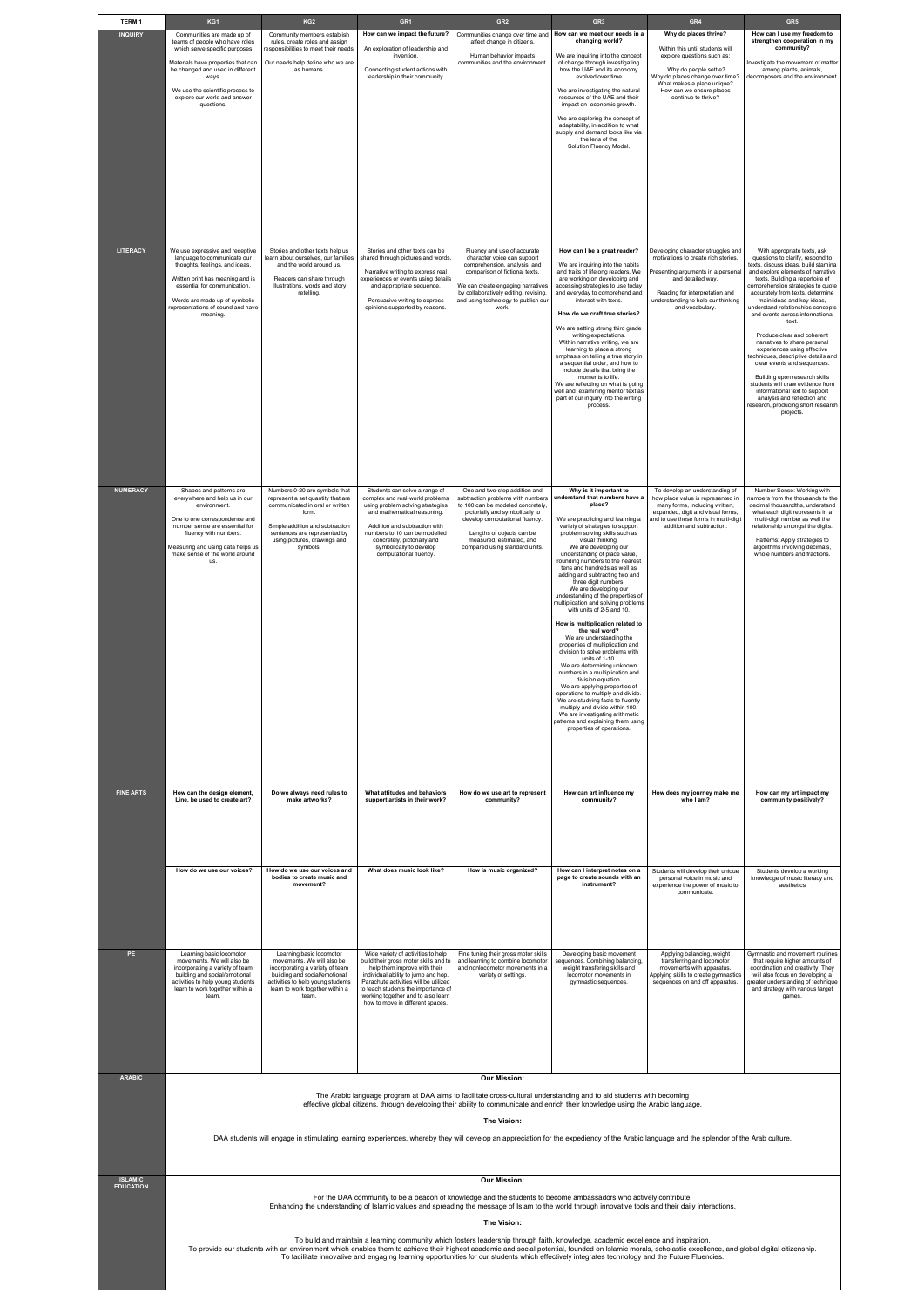| <b>TERM 2</b>                      | KG1                                                                                                                                                                                                                                                                                                                                                                                                                                                                   | KG <sub>2</sub>                                                                                                                                                                                                                                                                                                                                                                                                                                                                                                                                                                                                                                                                                                                          | GR <sub>1</sub>                                                                                                                                                                                                                                                                                                                                                                                                                                                                                                                                                                  | GR <sub>2</sub>                                                                                                                                                                                                                                                                                                                                                                                                                                                                                                                                                                  | GR <sub>3</sub>                                                                                                                                                                                                                                                                                                                                                                                                                                                                                                                                                                                                                                                                                                                                                                           | GR4                                                                                                                                                                                                                                                                                                                                                                                                                                                                                                              | GR <sub>5</sub>                                                                                                                                                                                                                                                                                                                                                                                                                                                                                      |
|------------------------------------|-----------------------------------------------------------------------------------------------------------------------------------------------------------------------------------------------------------------------------------------------------------------------------------------------------------------------------------------------------------------------------------------------------------------------------------------------------------------------|------------------------------------------------------------------------------------------------------------------------------------------------------------------------------------------------------------------------------------------------------------------------------------------------------------------------------------------------------------------------------------------------------------------------------------------------------------------------------------------------------------------------------------------------------------------------------------------------------------------------------------------------------------------------------------------------------------------------------------------|----------------------------------------------------------------------------------------------------------------------------------------------------------------------------------------------------------------------------------------------------------------------------------------------------------------------------------------------------------------------------------------------------------------------------------------------------------------------------------------------------------------------------------------------------------------------------------|----------------------------------------------------------------------------------------------------------------------------------------------------------------------------------------------------------------------------------------------------------------------------------------------------------------------------------------------------------------------------------------------------------------------------------------------------------------------------------------------------------------------------------------------------------------------------------|-------------------------------------------------------------------------------------------------------------------------------------------------------------------------------------------------------------------------------------------------------------------------------------------------------------------------------------------------------------------------------------------------------------------------------------------------------------------------------------------------------------------------------------------------------------------------------------------------------------------------------------------------------------------------------------------------------------------------------------------------------------------------------------------|------------------------------------------------------------------------------------------------------------------------------------------------------------------------------------------------------------------------------------------------------------------------------------------------------------------------------------------------------------------------------------------------------------------------------------------------------------------------------------------------------------------|------------------------------------------------------------------------------------------------------------------------------------------------------------------------------------------------------------------------------------------------------------------------------------------------------------------------------------------------------------------------------------------------------------------------------------------------------------------------------------------------------|
| <b>INQUIRY</b>                     | How do things change?<br>We are inquiring into the concept of<br>change in both the natural and<br>man-made world. We are learning<br>to identify the needs of living and<br>non-living things, as well as explore<br>the life cycles of living things<br>through research and investigation.<br>We are exploring the concept of<br>past, present, and future by<br>investigating changes that non-<br>living things such as cities and<br>technology have undergone. | How can we explore our world?<br>We are learning the purpose of<br>having maps or globes and<br>constructing maps of familiar<br>places. We are discovering what<br>different maps represent. We are<br>discovering how we can use maps<br>to solve problems. We are<br>exploring where individuals are<br>from on a map and how this<br>influences their culture.<br>How does analyzing patterns<br>influence our decisions?<br>We are inquiring into various types<br>of weather around our world using<br>maps to help us navigate. We are<br>exploring the effects that weather<br>patterns and changes have on<br>living things. We are developing<br>an understanding of what humans<br>do to adapt to the changes around<br>them. | How are patterns from the past<br>used to predict the future?<br>We are observing how patterns of<br>the sun, moon, and stars can be<br>predicted and affect our lives on<br>Earth.<br>How do needs and wants affect<br>our daily lives?<br>We are explaining how economics<br>play a role in decision-making.                                                                                                                                                                                                                                                                   | Why do we exchange goods and<br>services?<br>We are inquiring into the function of<br>an economy and the social impact<br>on its citizens. We are investigating<br>how people make decisions to<br>meet their wants and needs.<br>How might ecosystems impact<br>the diversity of life?<br>We are inquiring into the idea that<br>ecosystems and their inhabitants<br>are interdependent. We are<br>investigating the structure of plants,<br>living things and the<br>interconnectedness of living and<br>non-living things.                                                    | How do we live where we do?<br>We are inquiring into how the<br>geographic features of the earth's<br>surface influence the culture of<br>various human settlements.<br>We are exploring how maps can<br>influence our decision of where to<br>live, and how we utilize the<br>environment to meet our needs.<br>How does force impact motion?<br>We are investigating balance,<br>forces and motion and how they<br>impact each other.<br>We are analyzing the relationships<br>of electric or magnetic interactions.<br>We are using the Solution Fluency<br>Model to design a mobile device or<br>a simple machine.                                                                                                                                                                    | What is my role in our changing<br>planet?<br>We are inquiring into the natural<br>processes of our planet and how<br>we impact those processes.<br>How can sustainability influence<br>city planning?<br>We are inquiring into the functions<br>and components of sustainable<br>cities, and the necessary steps for<br>their design, planning, and<br>creation.                                                                                                                                                | How can I best live in harmony<br>with all the Earth's systems?<br>We are investigating the concept of<br>harmony by examining the earth's<br>systems and the interdependent<br>relationships within ecosystems.<br>We are evaluating these<br>interactions and generating<br>sustainable ways/solutions in order<br>to enhance harmony for the benefit<br>of future generations.                                                                                                                    |
| <b>LITERACY</b>                    | How can we communicate using<br>words?<br>We are learning to identify<br>beginning sounds of words, break<br>words into syllables, and form<br>upper case letters. We are<br>practicing asking questions,<br>retelling, and sequencing stories as<br>well as identifying characters and<br>setting. We are telling stories by<br>using loose parts, drawing pictures,<br>and writing some letters to<br>communicate our thoughts and<br>ideas.                        | How can we use alphabetical<br>principals to strengthen our<br>reading and writing?<br>We are learning to use picture<br>clues, letter sounds, and sight word<br>knowledge to identify unknown<br>words when reading. We are<br>practicing segmenting and<br>blending word parts when reading.<br>We are learning to write the<br>beginning, middle, and end of<br>personal narratives. We are using<br>sounds to write words to match our<br>pictures.                                                                                                                                                                                                                                                                                  | How does nonfiction text<br>features enhance our writing?<br>We are writing about a topic to<br>teach readers, using nonfiction text<br>features<br>We are using nonfiction texts to<br>learn about the world around us.<br>We are studying text features to<br>help us gain a deeper<br>understanding of the text.                                                                                                                                                                                                                                                              | How do book series experts<br>understand their characters and<br>the author's craft?<br>We are learning how book series<br>experts understand their<br>characters, the author's craft and<br>how book series experts share<br>their opinions with the world.<br>How can I effectively share my<br>writing across many stories with<br>the same characters?<br>We are learning to create different<br>parts of a fiction story to write a<br>book series, to revise and edit to<br>add more complex details to our<br>stories and use mentor text to<br>improve our series books. | How can we use the text<br>structure of expository texts to<br>help us comprehend nonfiction?<br>We are learning to read expository<br>texts by inquiring into text<br>structures, determining importance<br>finding main ideas and supporting<br>details.<br>We are digging deeper into<br>context-specific vocabulary and<br>learning to compare and contrast<br>information learned across texts.<br>How can we best inform our<br>readers?<br>We are learning to create<br>expository pieces as experts. We<br>are exploring how to elaborate<br>using factual information from our<br>research.<br>We are using text structures such<br>as compare and contrast, problem<br>and solution, in addition to cause<br>and effect to inform our readers<br>and explain our understanding. | How can we influence our world<br>through the use of language?<br>We are learning to share our ideas<br>through persuasive texts.<br>How can we get more from our<br>nonfiction reading?<br>We are exploring non-fiction text<br>structures and how they<br>communicate a message.<br>How can we communicate<br>effectively using written text?<br>We are inquiring into the various<br>structures used in texts<br>(ex.compare and contrast) and how<br>they influence its message.                             | How do we investigate and<br>validate information?<br>We are continuing to write with<br>awareness to inform others about<br>research.<br>We are continuing to be strong<br>readers of nonfiction and an<br>independent researcher who<br>gathers information from various<br>resources.                                                                                                                                                                                                             |
| <b>NUMERACY</b>                    | How can we use mathematical<br>strategies to explore our<br>environment?<br>We are exploring numbers to 15.<br>Students are investigating and<br>using non-standard measurement<br>to identify an objects' length,<br>weight, and height. We are<br>inquiring into 2D and 3D shapes as<br>well as their attributes                                                                                                                                                    | How does our choice of tools<br>affect our ability to problem<br>solve?<br>We are learning to compare and<br>analyze the length, weight and<br>volume of objects. We are<br>exploring the different measurable<br>attributes of items in our world.<br>How do we use addition to<br>solve problems?<br>We are solving real-world problems<br>by applying various addition<br>strategies.                                                                                                                                                                                                                                                                                                                                                 | How do mathematical patterns<br>influence our daily lives?<br>We are solving a range of complex<br>and real-world problems using<br>mathematical reasoning and<br>problem-solving strategies.<br>We are applying place value<br>knowledge and properties of<br>operations to add and subtract, as<br>well as compare numbers based<br>on the value of the tens and ones<br>digits<br>We are investigating length by<br>comparing, ordering and<br>measuring with non-standard units.<br>We are inquiring into graphing by<br>organizing, representing, and<br>interpreting data. | How can I use numeracy to<br>connect to the real world?<br>We are learning to apply strategies<br>to solve and create more complex,<br>multi-step addition and subtraction<br>problems<br>How can I represent data that I<br>have collected to explain what I<br>have learned?<br>We are learning about collecting,<br>reading and analyzing gathered<br>data. We are using the data to<br>create different representations of<br>information for others to read and<br>make meaning.                                                                                            | How does understanding area<br>and perimeter contribute to the<br>world around us?<br>by recognizing area as an attribute<br>of plane figures.<br>We are solving and investigating<br>real world problems involving<br>measurement of area and<br>perimeter using multiplication and<br>division.<br>How does measurement play a<br>role in my daily life?<br>We are exploring how time is<br>written and represented in different<br>formats and using our<br>understanding to solve word<br>problems involving time.<br>We are measuring and estimating<br>volume or mass.<br>We are exploring and<br>understanding the different tools<br>and ways used to measure length<br>most accurately.                                                                                          | How can we utilize multiplication<br>and division to solve real-world<br>problems?<br>We are investigating measurement   We are inquiring into the strategies<br>and models used when multiplying<br>and dividing.                                                                                                                                                                                                                                                                                               | How do I use my schema to<br>enhance reasoning?<br>We are investigating extending<br>previous understandings of the fou<br>operations to solve problems with<br>fractions in real-world and<br>mathematical contexts.<br>Why do we use different units of<br>measure?<br>We are investigating place values<br>when making metric conversions<br>and extend these understandings<br>to convert units within the<br>customary system.                                                                  |
| <b>FINE ARTS</b>                   | How do artists use their<br>understanding of line to help<br>them create?<br>After our investigation into types of<br>lines students begin to explore how<br>tools can be used to create lines<br>and then how lines become<br>shapes. Shapes then become<br>artworks and we continue to<br>explore this topic as we create<br>different artworks.                                                                                                                    | How does an artist use shapes<br>and colors from the world<br>around them?<br>We are beginning to explore basic<br>artistic patterns and how this<br>element of art connects the<br>previous elements of line, shape<br>and color together.<br>We will use and find examples of<br>shapes, colors and patterns from<br>plants, nature and animals.                                                                                                                                                                                                                                                                                                                                                                                       | How do I see a Masterpiece?<br>We are inquiring into some of the<br>world's most famous artworks<br>across artistic styles and periods.<br>Students will develop their artistic<br>eye through close study and<br>interpretation of the artwork and<br>artist of their choice.                                                                                                                                                                                                                                                                                                   | What is the purpose of line in<br>Art?<br>We are looking deeply at the ways<br>in which an artist uses line to<br>create shape, pattern and texture in<br>the artwork they create. This mix of<br>the elements and principles of art<br>will combine to create an artwork.                                                                                                                                                                                                                                                                                                       | How does an artist show a<br>story?<br>During this unit students explore<br>artistic professions such as that of<br>an illustrator. Students will look at<br>different types of stories from<br>nursery rhymes, poetry and fiction<br>texts to explore how artists are<br>able to show a story through art.<br>Students will also review the<br>elements of landscapes/scenery<br>and how it can play a role in<br>illustration. Students will also learn<br>how to draw people from different<br>angles and with different emotions<br>to create their own illustrations to a<br>story.                                                                                                                                                                                                  | How does an artist bring a story<br>to life?<br>Students will look at different ways<br>to bring a story to life using a digital<br>format. The artist will explore using<br>materials and objects in the<br>physical world before capturing<br>them in the digital form. Through a<br>combination of physical artwork,<br>photography and then digital skills<br>students will pass along a process<br>that allows them to create a<br>narrative' and bring their art to life<br>through the art of stop motion | How can math help create art?<br>We are researching how<br>mathematical approaches can help<br>create art. The use of shape, size,<br>proportion, angles, symmetry and<br>rotation are all very important to an<br>artist and is evident in famous<br>pieces of art across the world.<br>Research will identify patterns and<br>formulas which students will then<br>apply when creating their own<br>artwork.                                                                                       |
|                                    | How can I show high and low?<br>We are inquiring about many of the<br>opposites in music, including loud<br>and soft, high and low, and this<br>term, we are taking a special focus<br>on the opposites "high and low,"<br>which are two descriptive words of<br>Pitch.                                                                                                                                                                                               | How can I show high and low?<br>We are inquiring about many of the<br>opposites in music, including loud<br>and soft, fast, medium, and slow,<br>and this term, we are taking a<br>special focus on the opposites<br>'high, middle, and low," which are<br>three descriptive words of Pitch.                                                                                                                                                                                                                                                                                                                                                                                                                                             | How can I use my voice in<br>different ways?<br>We are inquiring about many of the<br>opposites in music, including fast<br>and slow, loud and quiet, and high<br>and low, and this term, we are<br>taking a special focus on using our<br>bodies and voices to show these<br>musical opposites.                                                                                                                                                                                                                                                                                 | How can I use my voice in<br>different ways?<br>We are inquiring about the different<br>time periods in Music History, with<br>a special focus on the Baroque<br>period.                                                                                                                                                                                                                                                                                                                                                                                                         | How do I know what to listen for<br>in music?<br>We are inquiring about the different<br>time periods in Music History, with<br>a special focus on the Classical<br>period.                                                                                                                                                                                                                                                                                                                                                                                                                                                                                                                                                                                                               | How do I know what to listen for<br>in music?<br>We are learning how to play the<br>recorder.                                                                                                                                                                                                                                                                                                                                                                                                                    | How do I know what to listen for<br>in music?<br>We are inquiring about the different<br>time periods in Music History, with<br>a special focus on the Modern<br>period, with an extra emphasis on<br>the Jazz style of Music.                                                                                                                                                                                                                                                                       |
| PE.                                | Why should we move our<br>bodies?<br>We are inquiring how and why we<br>move our bodies and learning<br>different ways to achieve results as<br>we learn to catch, throw, volley and<br>strike.                                                                                                                                                                                                                                                                       | Why should we move our<br>bodies?<br>We are inquiring into how and why<br>we move our bodies. We are<br>exploring movement through<br>different ways to achieve results as<br>we learn to catch, throw, volley and<br>strike.                                                                                                                                                                                                                                                                                                                                                                                                                                                                                                            | How can we move effectively<br>and efficiently?<br>We are inquiring into how we can<br>move our bodies effectively and<br>efficiently while developing our<br>catching, throwing, volleying and<br>striking skills.                                                                                                                                                                                                                                                                                                                                                              | What makes physical activity<br>meaningful?<br>We are inquiring into why physical<br>activity is meaningful and<br>necessary. We are exploring this<br>through activities that involve<br>catching, throwing, volleying and<br>striking using both group games<br>and individual challenges.<br>throughout the units.                                                                                                                                                                                                                                                            | What role does cooperation play<br>in physical activities/sports?<br>We are investigating how and why<br>cooperation plays a part in the<br>activities and sports we participate<br>in. Using catching, throwing,<br>volleying and striking skills we are<br>exploring how we can use<br>cooperation to our advantage.                                                                                                                                                                                                                                                                                                                                                                                                                                                                    | What is healthy competition?<br>We are investigating the concept of<br>competition and how it can be<br>healthy and unhealthy. Throughout<br>this term, we are participating in<br>activities and group games that<br>incorporate catching, throwing,<br>volleying and striking.                                                                                                                                                                                                                                 | How do personal and social<br>behavioral expectations impact<br>physical settings?<br>We are researching what personal<br>and social behaviors are<br>acceptable and unacceptable<br>within physical settings. We are<br>inquiring into the impacts of such<br>expectations through engaging in<br>activities and group games that<br>involve catching, throwing,<br>volleying and striking.                                                                                                         |
| <b>ARABIC</b>                      | Helping our young learners to<br>demonstrate their phonemic<br>awareness, through identifying the<br>Alphabet letters and sounds as well<br>as reading letters with short<br>sounds. Enhancing motor skills<br>using dot to dot tracing Arabic<br>alphabet letters and creating letters<br>using various manipulatives.                                                                                                                                               | Phonemic awareness of the Arabic<br>Alphabet letters help our young<br>readers to sound out Arabic words.<br>Written print, practicing writing<br>Arabic alphabet letters using<br>pencil, playdough and various<br>objects to create Arabic Alphabet<br>letters.                                                                                                                                                                                                                                                                                                                                                                                                                                                                        | Inquiring into the benefits of<br>learning the Arabic language, the<br>alphabet and working on reading<br>and writing new words. Students<br>will work towards communicating<br>aspects about their world through<br>conversational Arabic as well as<br>through writing their name, the date<br>and days of the week. They will<br>inquire into topics such as favorite<br>foods, body parts in addition to<br>commonly used Arabic words and<br>phrases.                                                                                                                       | Increasing language proficiency<br>through inquiring into various topics<br>such as my family and my house<br>with the aim of increasing their<br>vocabulary, in order to enhance<br>their ability to express themselves<br>through spoken and written Arabic.                                                                                                                                                                                                                                                                                                                   | Accessing language found in the<br>environment and analyzing the<br>purpose for which it was produced.<br>Analyzing information obtained<br>from various media and learning to<br>create simple purposeful writing<br>pieces. Students will investigate<br>the 4 seasons and my city and use<br>newly acquired vocabulary words<br>and phrases to recount personal<br>experiences and to communicate<br>with others.                                                                                                                                                                                                                                                                                                                                                                      | Using proficiency in Arabic to<br>develop a better understanding of<br>the world around us through<br>inquiring into current events and<br>the news. Students will use their<br>written Arabic skills to<br>communicate their thoughts and<br>opinions about their favorite<br>restaurants and foods as well as<br>exploring famous dishes around<br>the world in Arabic language.                                                                                                                               | Developing a deeper<br>understanding of the usefulness of<br>language learning. Students will<br>use their knowledge of the Arabic<br>language to enjoy reading narrative<br>texts, engage in various forums of<br>interest to express their opinions<br>about their favorite celebrities or<br>inspirational people, and discover<br>the famous landmarks in UAE as<br>well as the tourism around the<br>world.                                                                                     |
| <b>ISLAMIC</b><br><b>EDUCATION</b> |                                                                                                                                                                                                                                                                                                                                                                                                                                                                       |                                                                                                                                                                                                                                                                                                                                                                                                                                                                                                                                                                                                                                                                                                                                          | Through inquiry, students will be<br>able to recognize that Allah is<br>the great creator.<br>Students will understand the<br>purpose and the advantages of<br>each of the pillars of Islam. They<br>will inquire into the manners &<br>etiquettes of Muslims such as<br>cleanliness, respect, and tolerance.<br>Students will value the importance<br>of family through studying the life of<br>the Prophet (PBUH).                                                                                                                                                             | Students will investigate the origin<br>and reasons behind Islamic values,<br>and manners. They will engage in<br>activities where they demonstrate<br>them through their interactions, and<br>attitudes. Students will inquire into<br>the importance of the prayers and<br>how to perform them. They will<br>reflect on the virtue of reciting the<br>Holy Quran and learning about the<br>Prophets.                                                                                                                                                                           | Students will inquire into the<br>believer's attitude and how to<br>express kindness towards others.<br>Students will engage in activities<br>where they demonstrate the<br>importance of learning about the<br>Islamic Beliefs. They will<br>investigate and demonstrate the<br>importance of prayer, as well as<br>the positive impact of tolerance<br>through studying the Prophets<br>(PBUT) stories.                                                                                                                                                                                                                                                                                                                                                                                 | Students will be able to identify<br>exemplary behaviors such as<br>respecting, and being kind to<br>others. They will understand that<br>when they exhibit such behaviors, it<br>is considered a form of worship to<br>Allah. They will investigate the<br>importance of prayers. As Muslims,<br>they will inquire into the importance<br>of research and scientific thinking.<br>Students will reflect on the positive<br>impact of patience through studying<br>the life of the Prophet (PBUH).               | Students will inquire into the virtue<br>of courage. They will investigate<br>the benefits of maintaining good<br>Islamic morals, as well as<br>supporting human rights. Students<br>will investigate the valuable<br>contributions of the United Arab<br>Emirates, in addressing issues of<br>importance to Islam and Muslims.<br>They will inquire into how the<br>country is leading the Arab nations<br>in serving humanity, and<br>expressing kindness through<br>compassion, words, and deeds. |